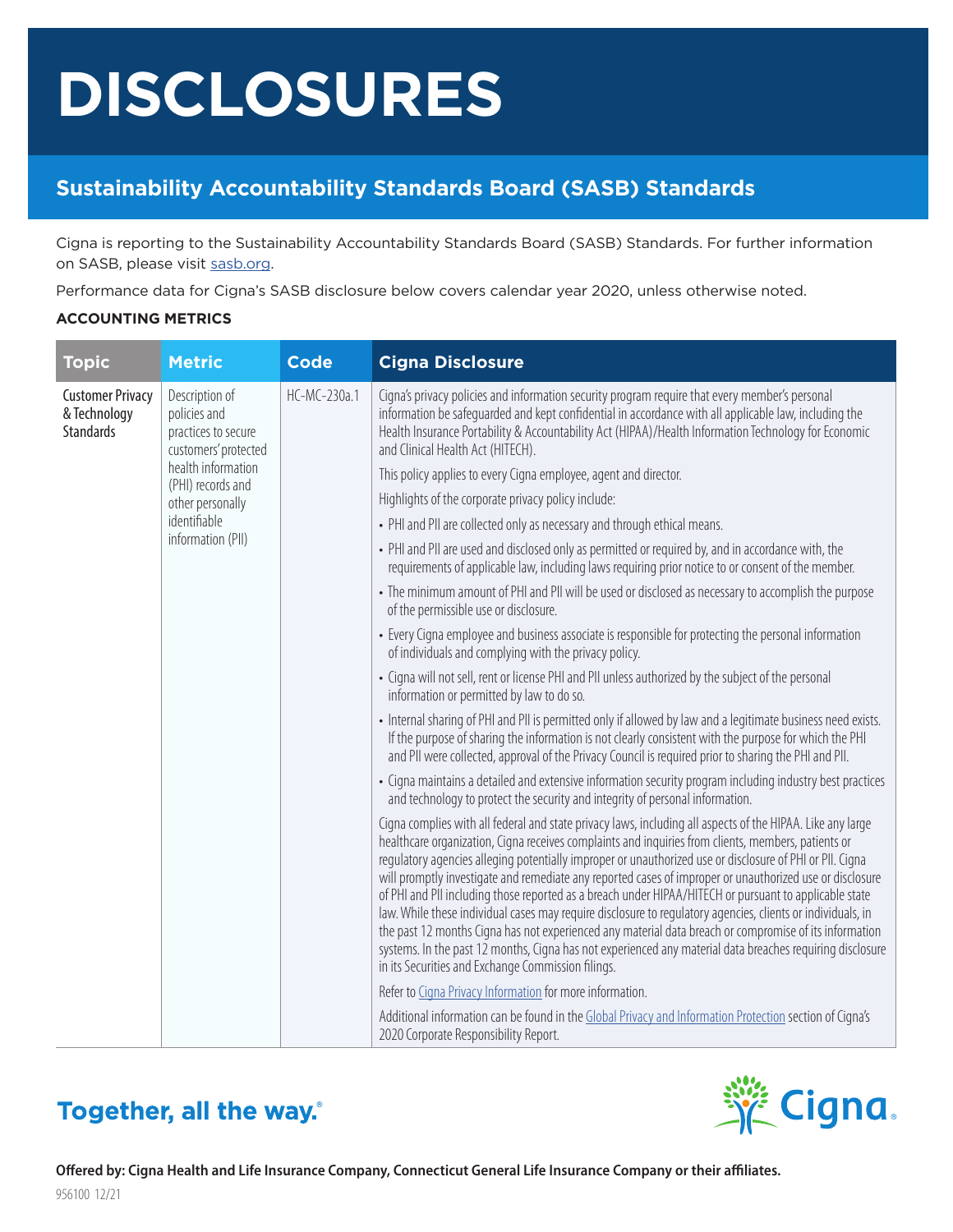| <b>Topic</b>                                                | <b>Metric</b>                                                                                                                                                                                                               | <b>Code</b>                  | <b>Cigna Disclosure</b>                                                                                                                                                                                                                                                                                                                                                                                                                                                                                                                |
|-------------------------------------------------------------|-----------------------------------------------------------------------------------------------------------------------------------------------------------------------------------------------------------------------------|------------------------------|----------------------------------------------------------------------------------------------------------------------------------------------------------------------------------------------------------------------------------------------------------------------------------------------------------------------------------------------------------------------------------------------------------------------------------------------------------------------------------------------------------------------------------------|
| <b>Customer Privacy</b><br>& Technology<br><b>Standards</b> | Number of data<br>breaches<br>% involving<br>personally<br>identifiable<br>information (PII) only<br>and protected health<br>information (PHI)<br>Number of customers<br>affected in each<br>category (PII only<br>and PHI) | HC-MC-230a.2                 | Cigna reports required data breaches to the U.S. Department of Health and Human Services,<br>Office for Civil Rights. Refer to link below:<br>U.S. Department of Health & Human Services - Office for Civil Rights                                                                                                                                                                                                                                                                                                                     |
| Access to<br>Coverage                                       | <b>Medical Loss</b><br>Ratio (MLR)<br>Total amount of<br>rebates accrued<br>and paid due to<br>non-compliance with<br>the Patient Protection<br>and Affordable Care<br>Act for Medical Loss<br>Ratio (MLR)                  | HC-MC-240a.1<br>HC-MC-240a.2 | Cigna's MLR for the 12 months ending December 31, 2020, was 86.74%.<br>Cigna had \$89.6M accrued MLR rebates as of December 31, 2020, and paid \$69.8M MLR rebates during<br>the twelve months ended December 31, 2020.                                                                                                                                                                                                                                                                                                                |
| Plan<br>Performance                                         | Average Medicare<br>Advantage plan<br>rating for each of the<br>following plan types:<br>(1) HMO, (2) local<br>PPO, (3) regional<br>PPO, (4) Private fee-<br>for-service (PFFS),<br>and (5) Special needs<br>plans (SNP)    | HC-MC-250a.1                 | Cigna's average 2021 Star Ratings released in 2020 for Medicare Advantage plans were as follows:<br>• HMOs (4.5 out of 5)<br>• Local PPOs <sup>1</sup> (3.5 out of 5)<br>• $SNP2$ (4.5 out of 5)<br>• Regional PPOs (N/A) <sup>3</sup><br>• PFFS $(N/A)^3$                                                                                                                                                                                                                                                                             |
| Improved<br><b>Outcomes</b>                                 | % of enrollees in<br>wellness programs<br>by type: (1) diet<br>and nutrition, (2)<br>exercise, (3) stress<br>management, (4)<br>mental health, (5)<br>smoking or alcohol<br>cessation, or (6) other                         | HC-MC-260a.1                 | Cigna offers a number of programs to help improve health outcomes for enrollees.<br>Approximately 63% of Cigna's U.S. Commercial risk-based enrollees are eligible to participate in Cigna's<br>Health Advisor <sup>4</sup> and Lifestyle Management Programs <sup>5</sup> .                                                                                                                                                                                                                                                           |
|                                                             | Total coverage for<br>preventive health<br>services with no<br>cost sharing for<br>the enrollees<br>Total coverage for<br>preventive health<br>services requiring<br>cost-sharing by<br>the enrollee                        | HC-MC-260a.2                 | Background Information:<br>Every group medical plan falls under a Health Care Reform (ACA) status:<br>• Non-Grandfather: ACA applies. Preventive health services covered at 100% in-network;<br>no dollar maximum.<br>• Grandfather: Only some ACA rules apply. Preventive health services covered at cost share<br>or 100% in-network; no dollar maximum.<br>• Exempt: ACA does not apply. Client choice to exclude preventive health services or cover<br>at cost share or 100% in-network. An annual dollar maximum may be applied. |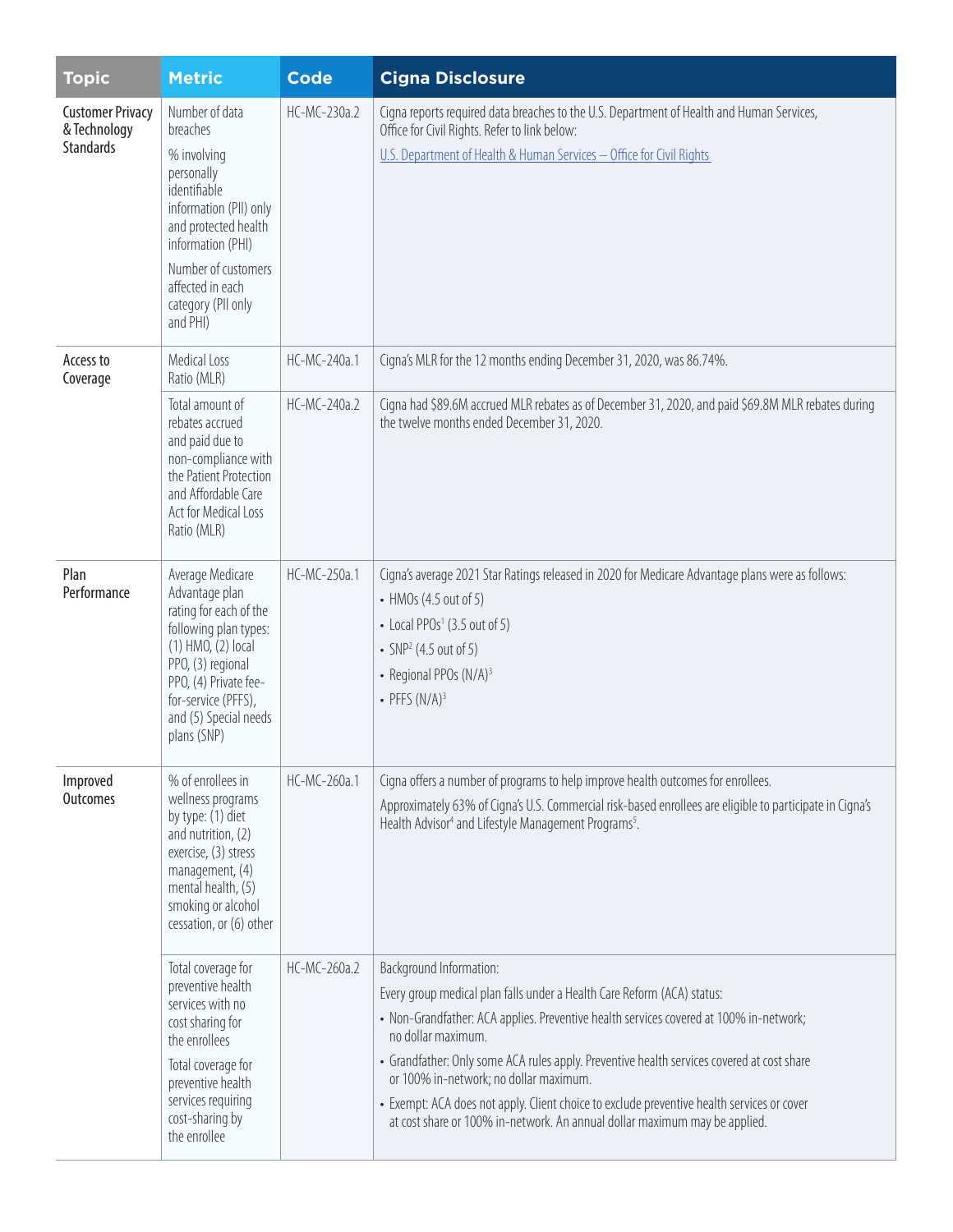| <b>Topic</b>                                        | <b>Metric</b>                                                                                                                                                                                                                                                                                | <b>Code</b>  | <b>Cigna Disclosure</b>                                                                                                                                                                                                                                                                                                                                                                                                                                                                                                                                                                                                                                                                                                                                                                                                                                                                                                                                                                                                                                                                                                                                                                                                                                                                                                                                                                                                                   |
|-----------------------------------------------------|----------------------------------------------------------------------------------------------------------------------------------------------------------------------------------------------------------------------------------------------------------------------------------------------|--------------|-------------------------------------------------------------------------------------------------------------------------------------------------------------------------------------------------------------------------------------------------------------------------------------------------------------------------------------------------------------------------------------------------------------------------------------------------------------------------------------------------------------------------------------------------------------------------------------------------------------------------------------------------------------------------------------------------------------------------------------------------------------------------------------------------------------------------------------------------------------------------------------------------------------------------------------------------------------------------------------------------------------------------------------------------------------------------------------------------------------------------------------------------------------------------------------------------------------------------------------------------------------------------------------------------------------------------------------------------------------------------------------------------------------------------------------------|
| Improved<br>Outcomes                                | Total coverage for<br>preventive health<br>services with no<br>cost sharing for<br>the enrollees<br>Total coverage for<br>preventive health<br>services requiring<br>cost-sharing by<br>the enrollee                                                                                         | HC-MC-260a.2 | Some clients with Grandfather and Exempt plans embrace preventive care and choose voluntarily to cover<br>at 100% in-network. Therefore, the percentage of plans that apply cost share or do not cover preventive<br>care is lower than the percentage in these statuses.<br>Based on the above considerations, we estimate:<br>• Approximately 95% of our plans cover preventive care at 100%.<br>• Approximately 5% of our plans cover preventive care at cost share. A small subset percentage of these<br>plans may impose an annual dollar max, limit the services covered or exclude preventive altogether.<br>In 2020, approximately \$3.2 billion in preventive care services were provided with no cost sharing<br>for plan enrollees, and \$185 million in preventive care services required some form of cost sharing for<br>plan enrollees.<br>Additional information on coverage and services can be found in our overview of Preventive Care.                                                                                                                                                                                                                                                                                                                                                                                                                                                                               |
|                                                     | % of enrollees<br>receiving Initial<br>Preventive Physical<br>Examinations (IPEE)<br>or Annual Wellness<br>Visits (AWV)                                                                                                                                                                      |              | In 2020, approximately 42% of enrollees received IPEE or AWV. This data point does not include annual<br>gynecological examinations.                                                                                                                                                                                                                                                                                                                                                                                                                                                                                                                                                                                                                                                                                                                                                                                                                                                                                                                                                                                                                                                                                                                                                                                                                                                                                                      |
|                                                     | Number of customers<br>receiving care from<br>Accountable Care<br>Organizations or<br>enrolled in Patient-<br>Centered Medical<br>Home programs                                                                                                                                              | HC-MC-260a.3 | The Cigna Collaborative Care® program includes accountable care organizations (ACOs) and is Cigna's<br>approach to achieving population health goals.<br>Cigna launched its value-based care delivery more than ten years ago. Through coordinated, value-based<br>care, ACOs provide better results, improve affordability and efficiency, and deliver a better experience<br>for patients.<br>Value-based care programs encompass over 700 accountable care programs including more than 230<br>ACOs. Through our arrangements, we contract with over 99,000 primary care providers and over 78,000<br>specialist programs. As a result of our focus, in 2020 the 2.9 million customers in value-based care<br>arrangements received quality care in a timely manner.<br>In 2020, due to the COVID-19 pandemic, we pivoted from growing our collaborative care arrangements to<br>focusing on working with our existing collaborative partners to help ensure that our customers received<br>comprehensive care. COVID-19 resulted in deferred and delayed preventive and chronic illness care as<br>well as increased levels of depression, both of which exacerbated health care disparities. To combat these<br>trends, we focused our value-based partnerships on addressing these interconnected issues.<br>Refer to the Quality and Access section of Cigna's 2020 Corporate Responsibility Report for<br>additional information. |
| <b>Climate Change</b><br>Impacts on<br>Human Health | Discussion of the<br>strategy to address<br>the effects of climate<br>change on business<br>operations and<br>how specific risks<br>presented by changes<br>in the geographic<br>incidence, morbidity,<br>and mortality of<br>illnesses and diseases<br>are incorporated into<br>risk models | HC-MC-450a.1 | Refer to the Strategic Sustainability Performance Plan section of Cigna's 2020 Corporate Responsibility<br>Report for a discussion of our environmental targets and progress against our goals. See also the<br>Independent Third Party Assurance Statement related to our reported Green House Gas (GHG) emissions<br>performance data.                                                                                                                                                                                                                                                                                                                                                                                                                                                                                                                                                                                                                                                                                                                                                                                                                                                                                                                                                                                                                                                                                                  |